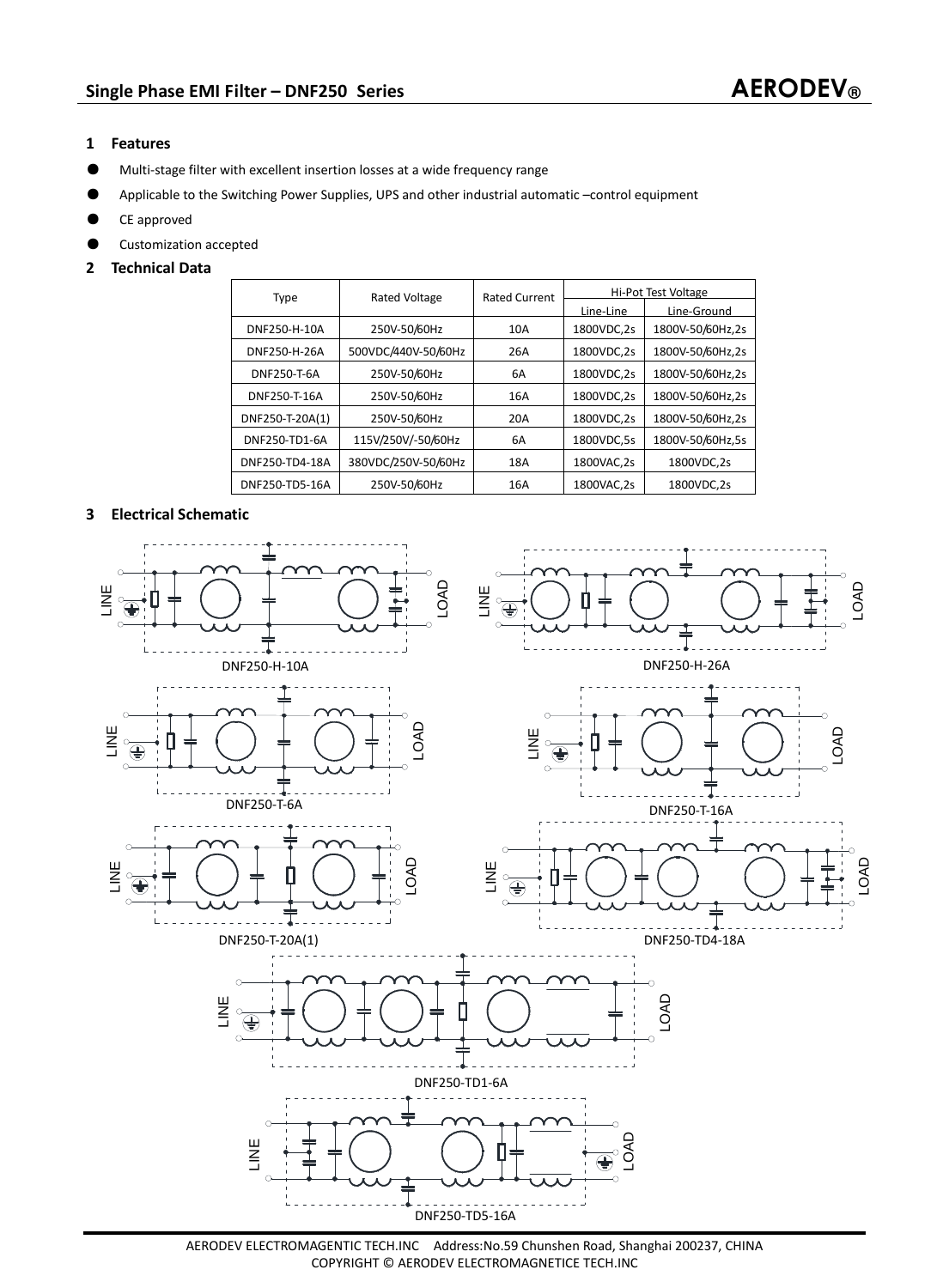## **4 Dimensions (Unit:mm)**



AEROEV ELECTROMAGENTIC TECH.INC Address:No.59 Chunshen Road, Shanghai 200237, CHINA COPYRIGHT © AERODEV ELECTROMAGNETICE TECH.INC